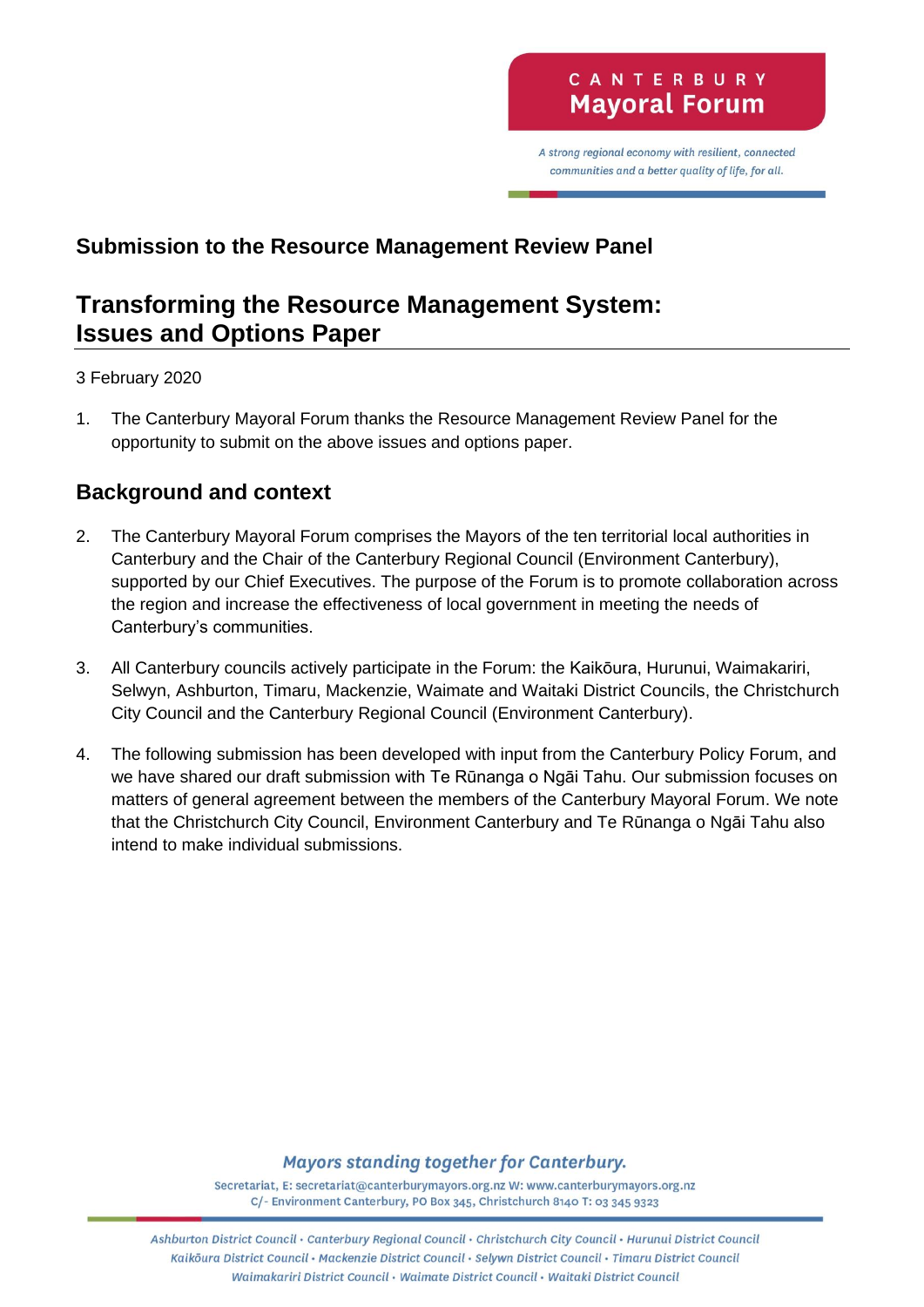# **General comment**

### **Drivers for change**

- 5. The Canterbury Mayoral Forum is generally in agreement that the Resource Management Act 1991 (RMA) has underperformed in the management of key environmental issues. There is scope for improving the land use planning system.
- 6. The Forum does not, however, agree that the planning system is responsible for the unaffordability of housing. This is primarily driven by the market, not the resource management system.
- 7. Most councils in New Zealand are not struggling to provide sufficient development capacity to keep up with population growth. Councils that are struggling are limited to two or three examples. Many councils have populations that are seeing little growth, or in some cases are declining. For example, Canterbury's population is expected to grow from 562,900 in 2013 to 767,300 in 2043 – an average annual growth rate of 1%, in line with New Zealand's overall population growth rate. 1 A generic solution to a localised problem will create inefficiencies, requiring councils to develop policy to address a non-existent problem in local residential areas.
- 8. The Mayoral Forum recommends that the review of the RMA should be informed by a wide base of expert analysis. The issues and options paper appears to rely heavily on the Productivity Commission's *Better Urban Planning Draft Report* (August 2016). See, for example, comments on the assumptions of the Productivity Commission's report provided by Market Economics.<sup>2</sup>

#### **Speed to effect change**

- 9. Plan making generally takes several years, if not longer, to complete. The length of these processes means that the resource management system is slow to respond to environmental issues. To address the significant pressures on New Zealand's natural environment, a quicker plan and policy statement process is required.
- 10. The cost of engagement in the resource management process is also high and can limit or restrict opportunities for effective public participation. For instance, to run an effective Environment Court appeal requires a lawyer and several expert witnesses.

#### **Process**

- 11. We appreciate the early opportunity for participation in the review of the resource management system. We note that the review panel is actively engaging with stakeholders throughout and beyond the submission period and we request transparency about that engagement and its influence on the final recommendations.
- 12. If the Resource Management System is going to be transformed, we encourage close consultation with councils throughout the development of any legislation. We ask for appropriate lead-in time to ensure any changes can be delivered effectively and efficiently.

<sup>1</sup> Statistics New Zealand, Subnational population projections, 2013(base)–2043 (Feb 2017 update)

<sup>2</sup> <http://www.marketeconomics.co.nz/m-emo/2016-10-memo>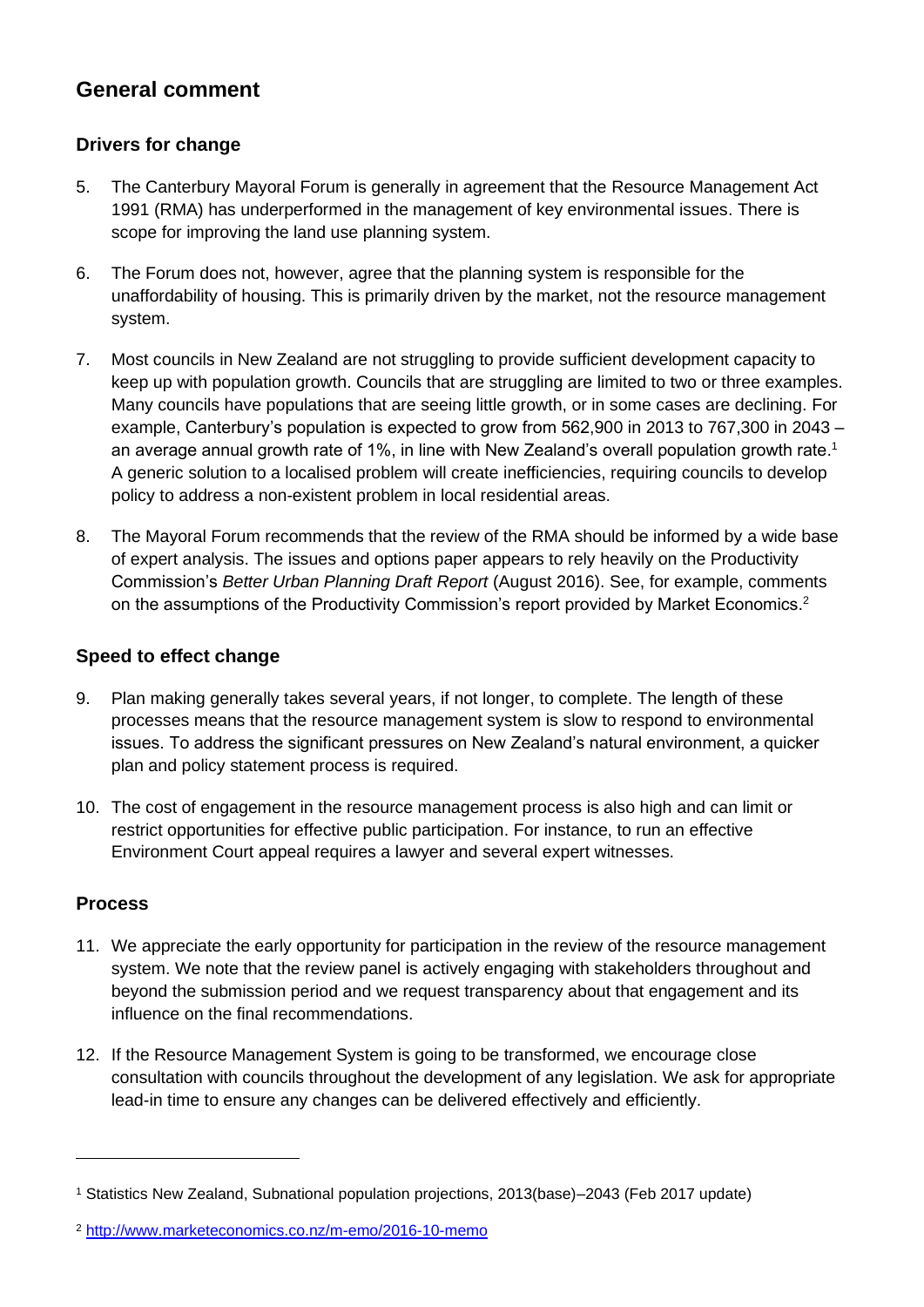#### **Issue 1: Legislative Architecture**

*Question 1 – Should there be separate legislation dealing with environmental management and land use planning for development, or is the current integrated approach preferable?*

- 13. Canterbury Councils have a range of views about whether or not there should be separate legislation dealing with environmental management and land use planning for development. We agree, however, that planning and environmental issues are interrelated and that any proposed changes must ensure strong integration between the management of environmental issues and land use planning for development.
- 14. It is important that any new resource management system has a clear process to address conflicting objectives between environmental and planning matters.

# **Issue 2: Purpose and principles of the RMA**

*Question 2 – What changes should be made to Part 2 of the RMA?* 

15. Part 2 of the RMA could be improved to provide a more effective and efficient resource management system. Our suggested improvements are set out below.

*Question 3 – Does s5 require any modification?*

- 16. Section 5 does require modification. The sustainable management approach of section 5 is predicated on minimalist market intervention and a balancing approach. While it is important to have a system that can reconcile competing objectives, it is clear that the existing approach has worked well for enabling development but not protecting the environment. This is evidenced by the National Monitoring System results that show that in the 2017-18 period, 99.7% of resource consents were granted, despite concerns about the environment.
- 17. To ensure better environmental outcomes, it is crucial that section 5 makes it clear that development is only enabled subject to meeting minimum environmental bottom lines. In order to drive improvement, particularly in degraded environments, section 5 should also require the need to ensure positive environmental outcomes.

*Question 4 – Should ss.6 and 7 be amended?*

- 18. Sections 6 and 7 should be amended. Section 6 should make it clear that its principles are environmental bottom lines or objectives that must be achieved<sup>3</sup>.
- 19. The need to adapt and mitigate the effects of climate change should be added to section 6 as it is a matter of national importance.
- 20. Consideration should be given as to whether Te Mana o te Wai should be incorporated into section 6.
- 21. The need to make positive improvements to the environment to protect threatened species could also be added to section 6. This could clarify that indigenous fauna are protected in their own right, not just their habitat.

<sup>&</sup>lt;sup>3</sup> Please note that Christchurch City Council does not fully agree with these points. The Panel should refer to Christchurch City Council's individual submission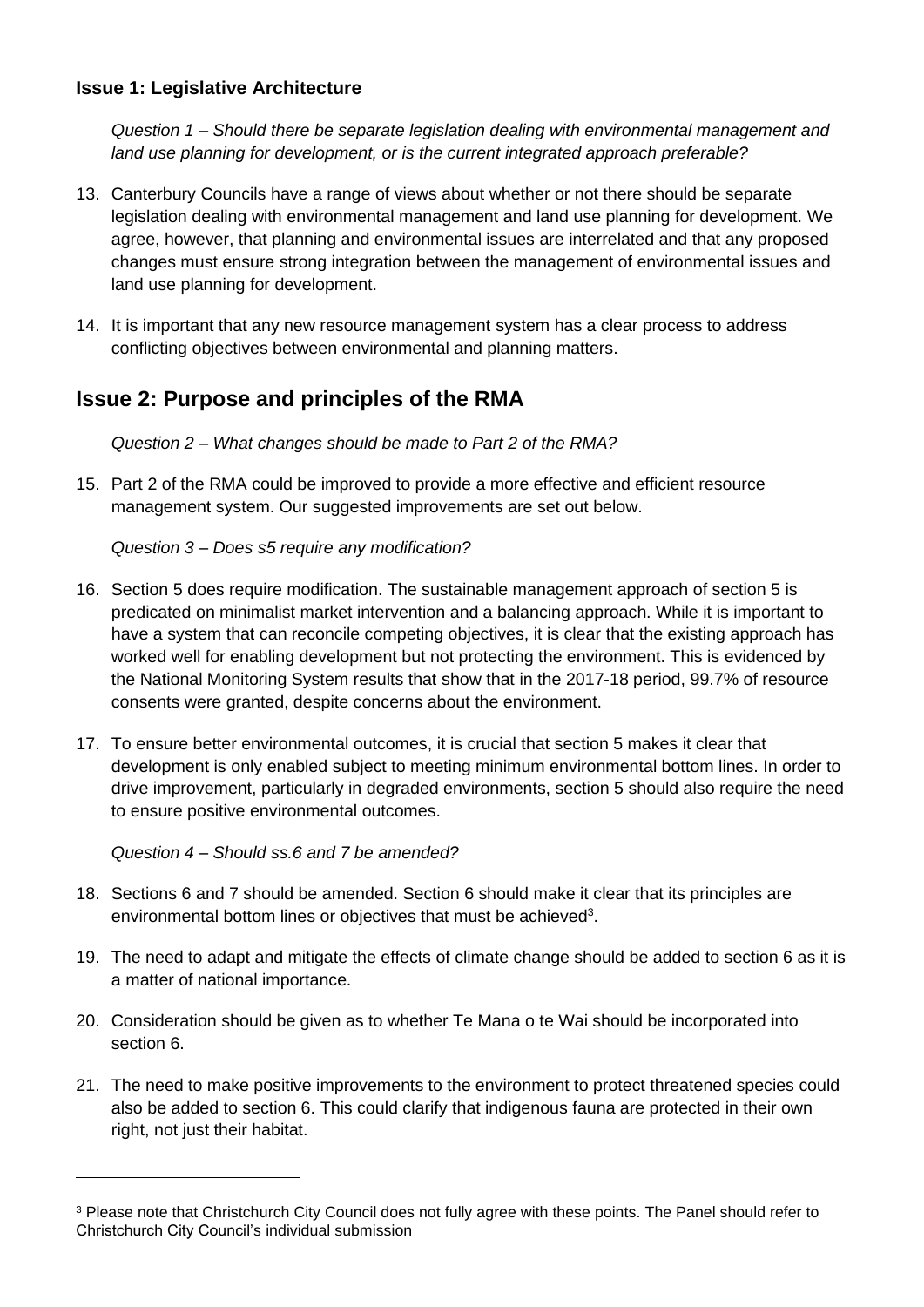*Question 5 – Should the relationship or 'hierarchy' of the matters in ss. 6 and 7 be changed?*

*Question 6 – Should there be separate statements of principles for environmental values and development issues (and in particular housing and urban development) and, if so, how are these to be reconciled?*

- 22. Section 6 should provide principles or objectives for environment protection, while section 7 should provide principles or objectives that relate to land use planning and development. Plans and development should have to meet both the objectives of sections 6 and  $7<sup>4</sup>$ .
- 23. The relationship between sections 6 and 7 should be clear. If there is conflict, section 6 matters should prevail.

*Question 7 – Are changes required to better reflect te ao Māori?*

24. Yes, consideration should be given to incorporating te ao Māori into Part 2.

*Question 8 – What other changes are needed to the purpose and principles in Part 2*

25. We do not propose any other changes.

### **Issue 3 - Recognising Te Tiriti o Waitangi**

*Question 9 - Are changes required to s8, including the hierarchy with regard to ss. 6 and 7?*

26. Recognising Te Tiriti o Waitangi should be transferred to section 6. Alternatively, the key wording of section 8 'take into account' should be amended to 'recognise and provide for' the principles of the Te Tiriti o Waitangi. We consider that 'take into account' sets too low a bar. The principles of the Te Tiriti o Waitangi should be stated explicitly for clarity and easy reference.

*Question 10 - Are other changes needed to address Māori interests and engagement when decisions are made under the RMA?*

27. Mana whenua's lack of resourcing is a barrier to effective engagement in the RMA. Consideration should be given as to how the resource management system can enable greater resourcing of mana whenua so they can effectively engage in the RMA.

#### **Issue 4: Strategic integration across the resource management system**

*Question 11 – How could land use planning processes under the RMA be better aligned with processes under the Local Government Act 2002* (LGA) *and Land Transport Management Act 2003* (LTMA)*?*

28. Better alignment between the RMA, LGA and LTMA is supported as there is only limited formal interaction between those statutes. This results in a weak relationship and, at times, poor outcomes.

<sup>4</sup> Please note that Christchurch City Council does not fully agree with these points. The Panel should refer to Christchurch City Council's individual submission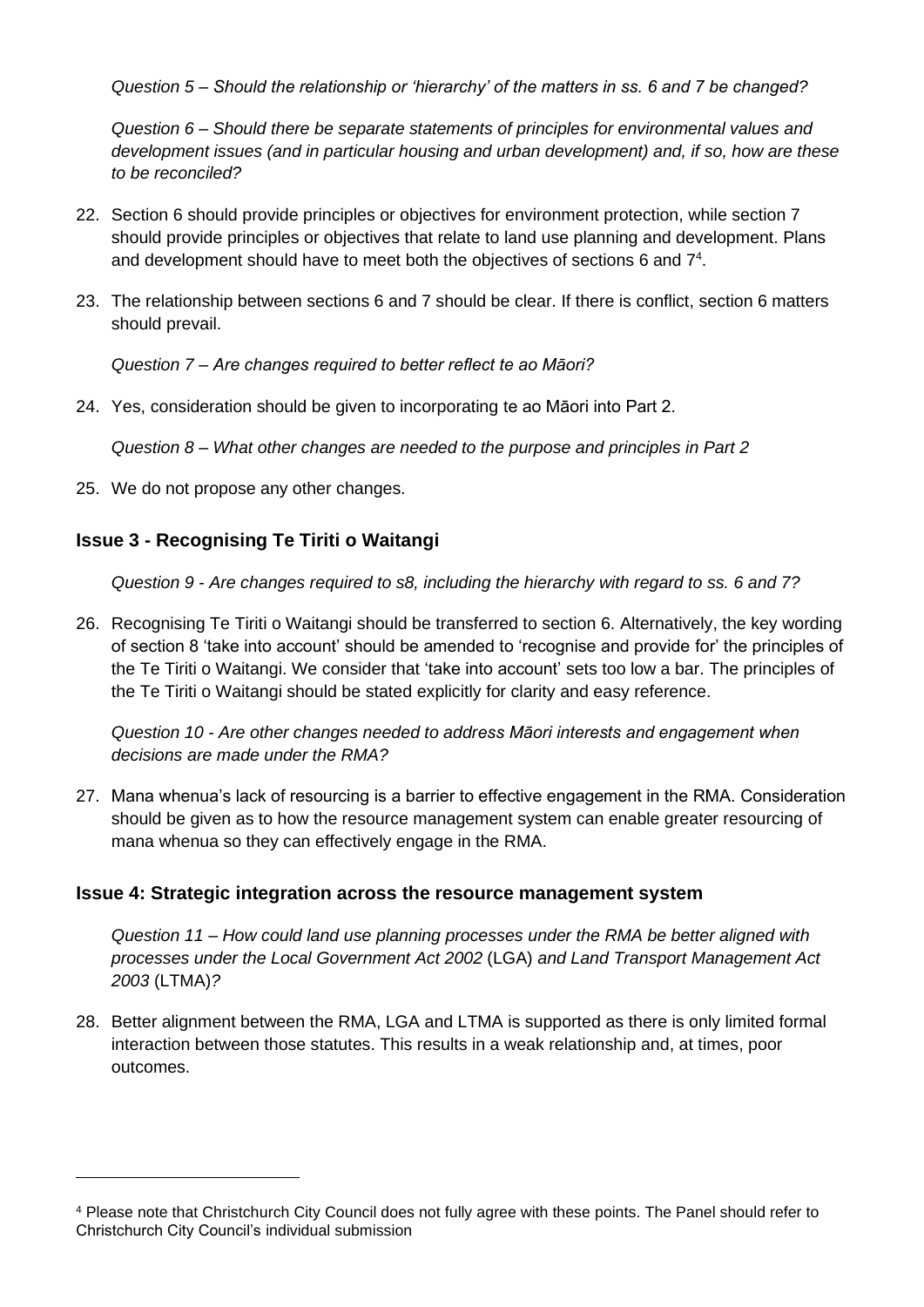29. The RMA, LGA and LTMA should be amended to clarify the relationship. Strategic land use planning under the RMA should inform the provision of new growth-related infrastructure under the LGA and LTMA.

#### *Question 12 – What role should spatial planning have in achieving better integrated planning at a national and regional level?*

- 30. Strategic integration across the resource management system must happen. A possible approach is to use spatial strategies and plans that all relevant organisations are required to implement. RMA principles and national direction, along with principles from the LTMA and LGA could inform national and regional spatial strategies.
- 31. A national spatial strategy could help co-ordinate nationally significant strategic infrastructure projects and help integrate regional spatial strategies, particularly the relationship between major urban centres and national infrastructure. Regional spatial strategies would do the same but at a regional level. Regional spatial strategies would subsequently inform District Spatial Plans, the Regional Policy Statement, Regional Land Transport Plans and funding from central government.
- 32. District Spatial Plans should subsequently inform District Plan provisions (particularly rezoning) and Infrastructure Strategies. Any new growth-related infrastructure required to implement the spatial plan should be funded through the Long-Term Plan and Annual Plan processes.
- 33. Government capital projects (e.g. NZTA, Ministry of Education, Urban Development Authorities) should align with spatial plans to ensure alignment between government funding of infrastructure and services and regional and local plans. Government support should also be provided in the preparation of spatial plans.
- 34. The development of spatial strategies and plans would ideally be developed to align with key sustainable development principles, be evidence based and developed with a degree of independence. An independent process would be advisable, possibly through the Environment Court. Ireland's National Spatial Strategy provides a good example of taking the right strategic approach to national planning, but also provides lessons in implementation that we can learn from. The strategy saw sufficient housing being developed nationally, but unfortunately, due to influences in implementation, resulted in developments in the wrong locations.

*Question 13 – What role could spatial planning have in achieving improved environmental outcomes?*

35. Spatial plans should set out how environmental bottom lines will be achieved and could potentially be used to reconcile competing objectives. They should identify areas for protection and enhancement, and how enhancement will be funded.

*Question 14 – What strategic function should spatial plans have, and should they be legally binding?*

- 36. District spatial plans should principally manage urban form, land use growth and new infrastructure associated with growth. They should set strategic priorities and how environmental bottom lines will be achieved.
- 37. Spatial plans should be legally binding although some flexibility will be required. Spatial plans are strategic in focus, but often do not contain sufficient detail to manage land use activities in detail.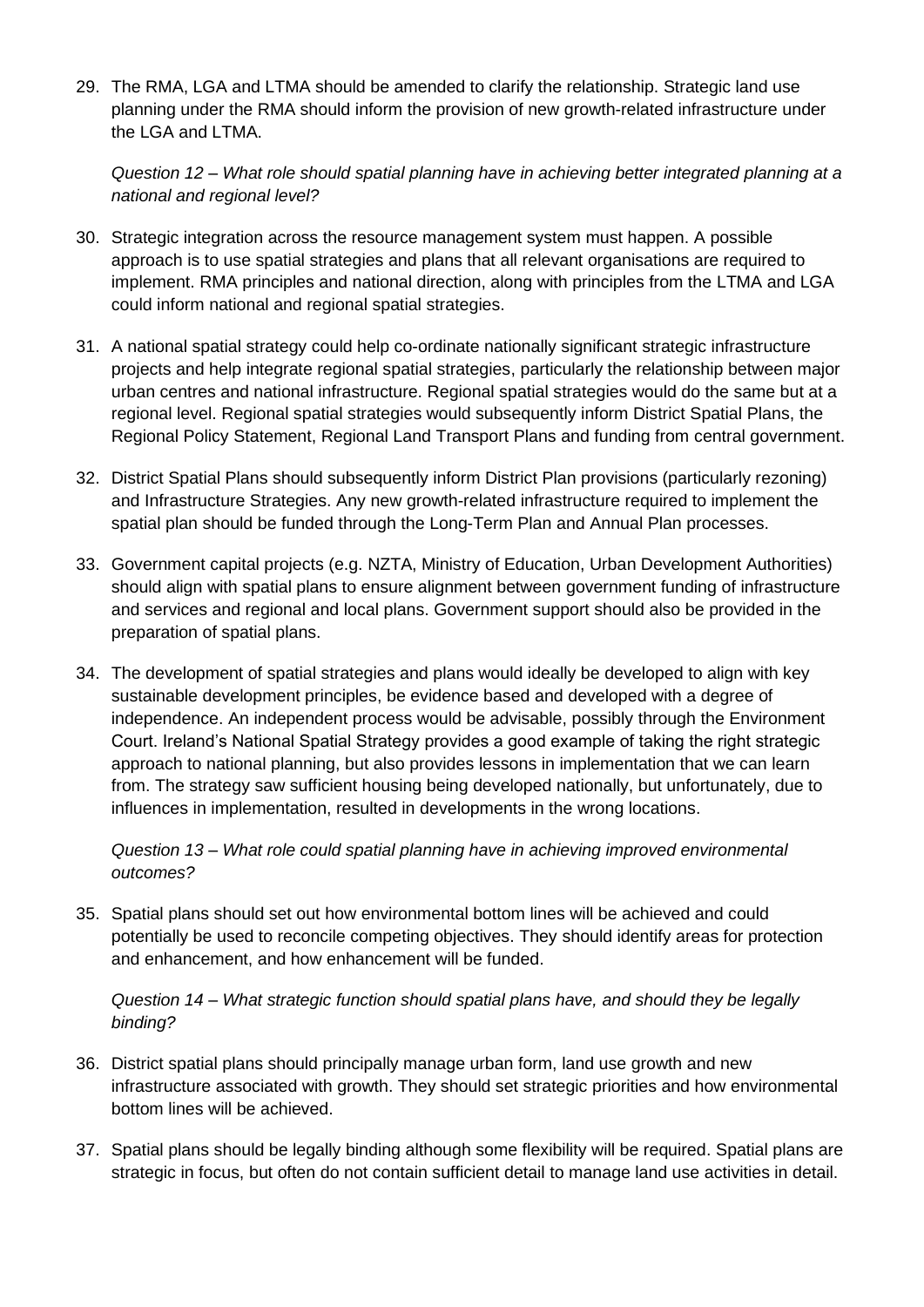*Question 15 – How should spatial plans be integrated with land use plans under the RMA?*

38. District Plans should be required to be 'not inconsistent with' spatial plans.

#### **Issue 5: Addressing climate change and natural hazards**

*Question 16 – Should the RMA be used as a tool to address climate change mitigation, and if so, how?*

39. The RMA should be used as a tool to address climate change. For instance, spatial plans should consider the need to minimise emissions (e.g. through urban form that has a significant effect on energy use) which will subsequently inform zoning provided in District Plans. However, other than the management of urban form, it will likely be more effective and efficient to minimise all other emissions through a mechanism that applies nationally, for example through the Emissions Trading Scheme.

*Question 17 – What changes to the RMA are required to address climate change adaptation and natural hazards?*

*Question 18 – How should the RMA be amended to align with the Climate Change Response Act 2002?*

- 40. The RMA already addresses natural hazards and we do not think any further amendments are necessary.
- 41. However, the effects of climate change are only a section 7 RMA matter. We consider the need to adapt and minimise climate change, and subsequently to align with the Climate Change Response Act, a matter of national importance which should be elevated to section 6. Spatial plans should be required to address climate change adaption and minimisation as a key component of considering urban form and infrastructure provision.
- 42. National direction should be provided on climate change adaption and mitigation, along with the management of natural hazards. This would include national direction on what happens when there is a need to retreat from a natural hazard that poses imminent threat to a settlement. Local government cannot protect existing settlements at imminent threat from natural hazard unless there is more directive legislation. This should clarify whether or not landowners would be compensated for any requirement to vacate their land.

### **Issue 6: National Direction**

*Question 19 – What role should more mandatory national direction have in setting environmental standards, protection of the environment more generally, and in managing urban development?*

- 43. Until recently, the lack of national direction has been a considerable issue with the RMA. This has led to poor environmental outcomes and long and expensive processes dealing with resource management matters that could have been resolved by national direction.
- 44. The role of national direction should be to identify national environmental priorities for protection; set out how RMA principles will be achieved; and specify protection methods and standards at a national level. However, the latter should be carefully considered as some existing national direction has been found to be well meaning but impractical to implement.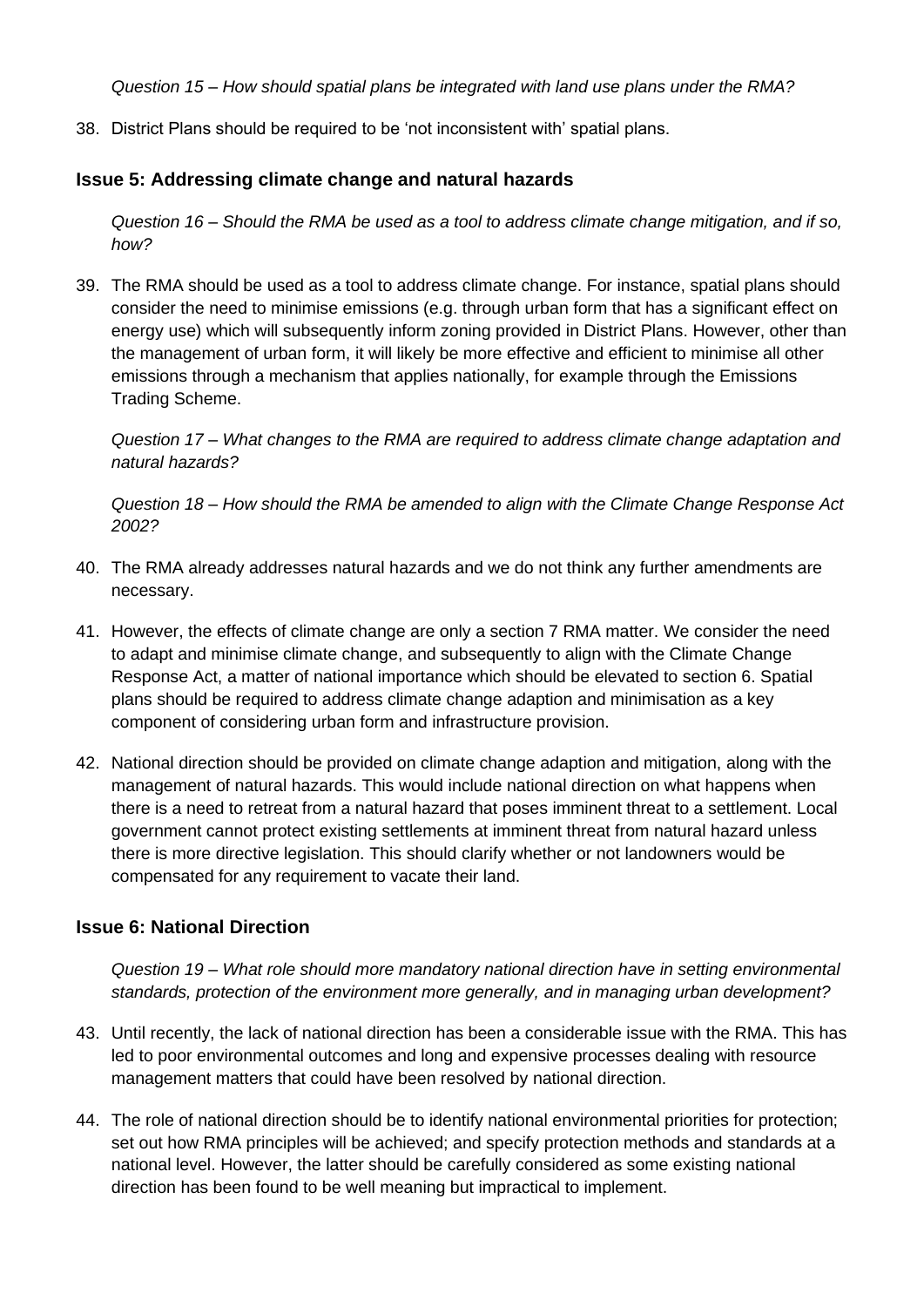- 45. National directions should align with Part 2 RMA and be limited to national issues such as preserving life and loss of natural environment. Other central government policy, as well as funding, should be consistent with the national direction.
- 46. Any national direction should also recognise that issues that face some of New Zealand's major cities, while nationally significant, are not necessary issues that affect all areas. These issues should be subject to specific regulation, not national direction that affects all areas.
- 47. National direction about managing urban development should address how:
	- urban form and growth are managed
	- better urban design outcomes will be achieved
	- activities crucial to urban environments such as quarrying are to be managed.
- 48. It is important that national direction is well integrated and that there are not conflicts between different national direction documents.

### **Issue 7: Policy and Planning Framework**

*Question 20 – How could the content of plans be improved?*

- 49. As stated above, insufficient national direction has hampered plan making, requiring fundamentals to be separately debated in each of New Zealand's 78 councils. The content of plans could be improved by:
	- providing sufficient and clear national direction to make plan making easier by setting a clear policy direction
	- requiring an outcomes-based approach to make it clear what the policies and provisions are intended to achieve
	- more rigorous decision making by having processes and requirements that ensure evidence is tested, and that decision makers are sufficiently qualified and experienced
	- having a national style guide for plan drafting to ensure plans are more readable, clearer in meaning and consistent.

*Question 21 – How can certainty be improved, while ensuring responsiveness?*

- 50. Certainty could be improved by a requirement to demonstrate a clear link in plans between the principles of the RMA and plan provisions.
- 51. The plan making process takes too long and does not respond quickly to environmental issues. Plan responsiveness could be improved by removing appeals to the Environment Court, except on points of law, but we note that Canterbury councils have not achieved consensus on this proposal.
- 52. If appeals to the Environment Court are retained, one idea to make them more efficient is a requirement to seek leave for appeal that could potentially act as a screen for cases that do not have significant merit. Cases could also be dealt with on the papers (without a hearing) to improve the efficiency.
- 53. If appeals were removed, changes would be required to make council hearings and decision making more robust, such as introducing cross examination by parties. This is currently practiced by District Licencing Committees.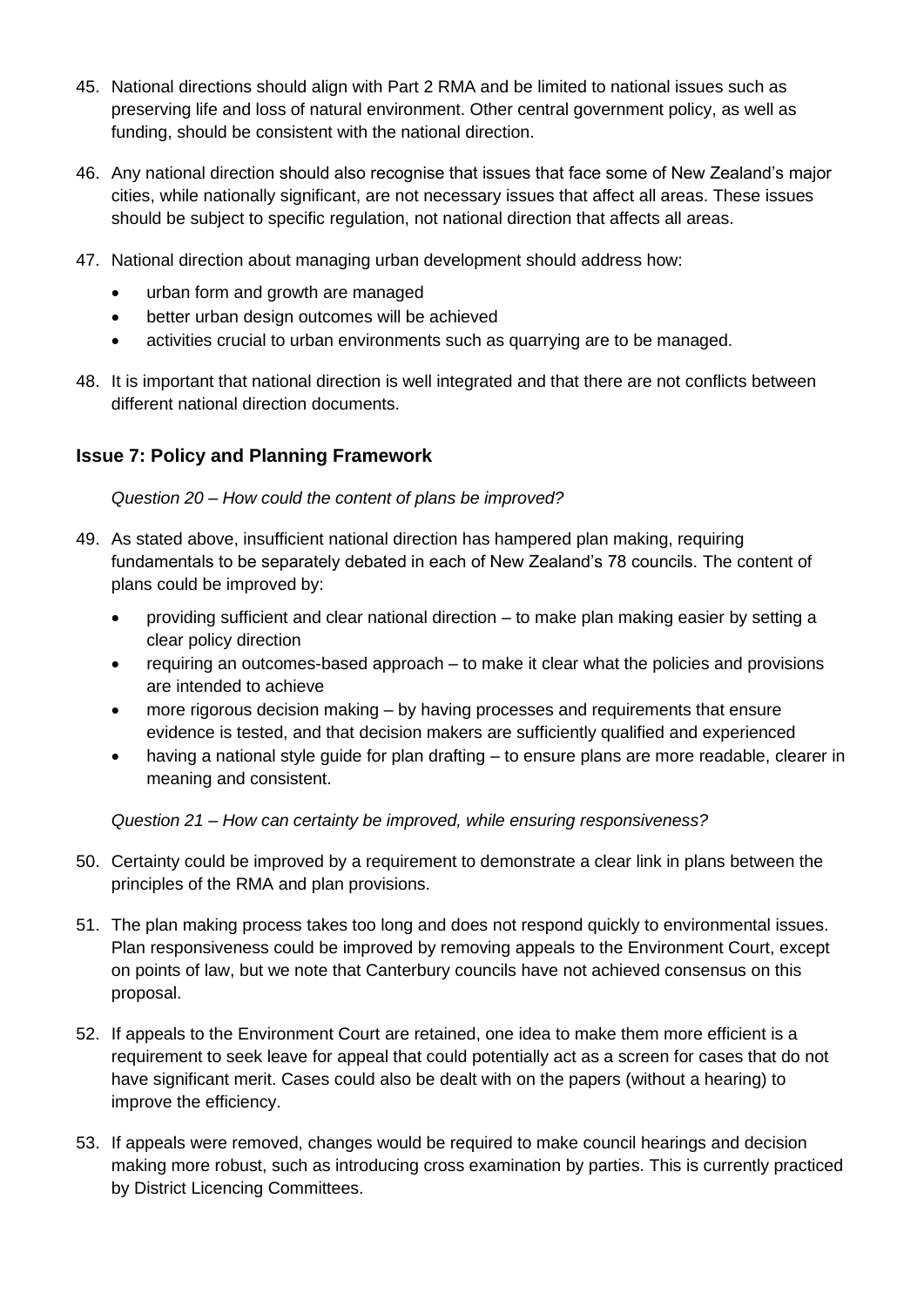*Question 22 – How could planning processes at the regional and district level be improved to deliver more efficient and effective outcomes while preserving adequate opportunity for public participation?*

- 54. Public participation could be improved by requiring more engagement at the start of plan making processes, and by providing easier opportunities for non-professionals to be involved in council hearings. Public participation is more effective for both councils and individuals during the prenotification, public notification and hearing parts of the process, rather than during appeals which are often cost prohibitive. More democratic representation could be provided by requiring some level of council representation on hearings panels.
- 55. More efficient outcomes could be achieved by removing appeals, except on points of law, or making the appeals process more efficient (see response to question 21 above). This would not have a significant impact on public participation, as most members of the public cannot afford to participate in appeals.

*Question 23 – What level of oversight should there be over plans and how should it be provided?*

56. The Ministry for the Environment or the Parliamentary Commissioner for the Environment should provide oversight that national direction is implemented. They should also help ensure that adequate plan processes are followed by providing guidance on good planning practice.

#### **Issue 8: Consents & Approvals**

*Question 24 – How could consent processes at the national, regional and district levels be improved to deliver more efficient and effective outcomes while preserving appropriate opportunities for public participation?*

*Question 25 – How might consent processes be better tailored to the scale of environmental risk and impact?*

*Question 26 – Are changes required for other matters such as the process for designations?*

*Question 27 – Are the changes required for other matters such as the review and variation of consents and conditions?*

*Question 28 – Are changes required for other matters such as certificates of compliance?*

- 57. The only major recommended change to the consent process is a wider scope to review consents. This is recommended as a mechanism to address matters not considered through the initial consent process.
- 58. Currently, section 128 of the RMA enables reviews only at the time specified in the consent for specified reasons. We do not consider this to be sufficient or practical. For instance, it is difficult to specify a reason to review the consent if an issue was not obvious at the time of processing the consent. Greater flexibility in reviewing consents also provides the opportunity to redress poor outcomes from some consented activities. There would need to be further consideration of how this would work when a review effectively nullifies the grant of consent or has a significant financial effect on the consent holder.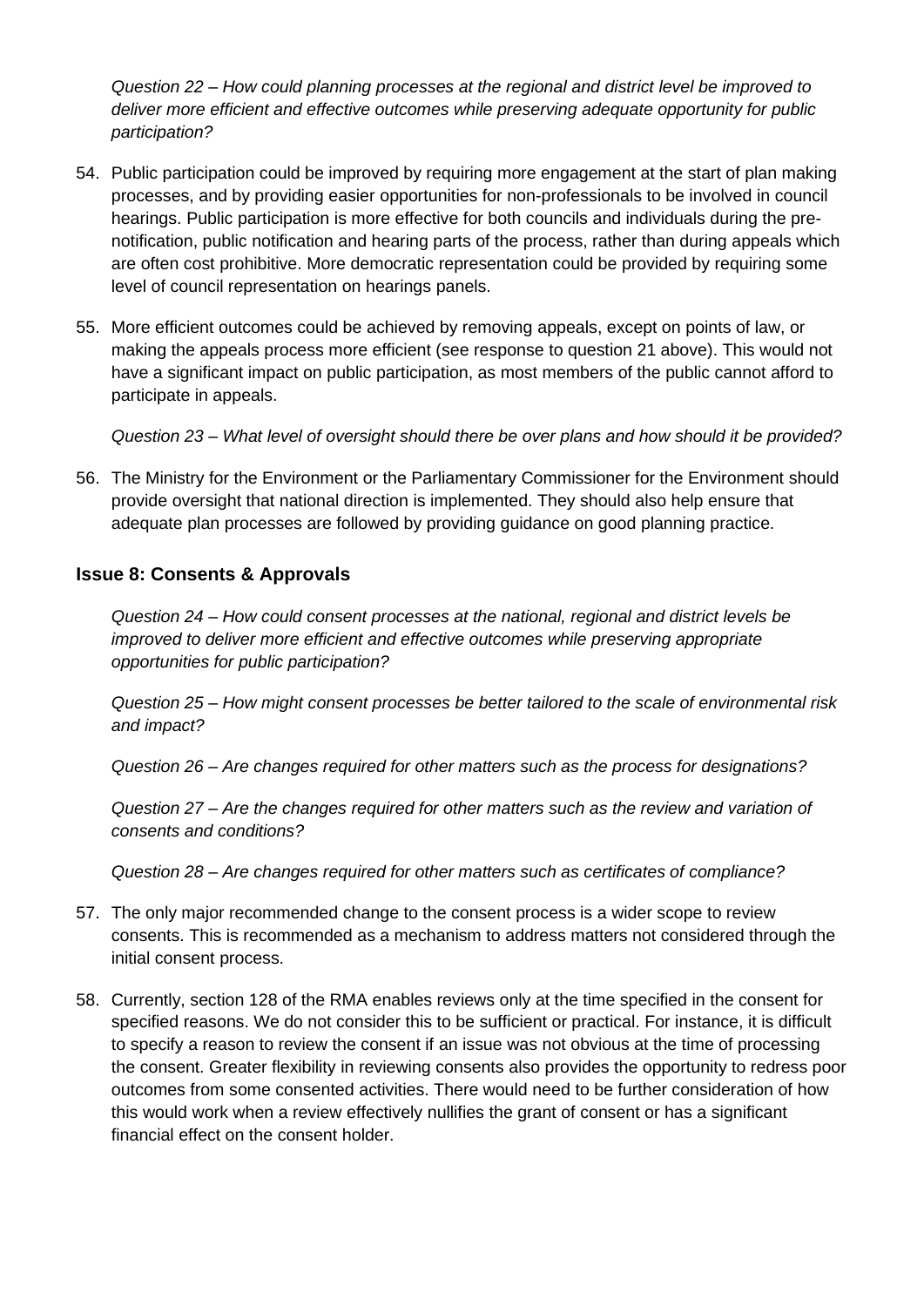- 59. Regional consents should be reviewed automatically or within a set time period after a rule in a regional plan becomes operative. This would save time in reviewing consents and make plans more responsive and effective in addressing environmental issues and achieving environmental bottom lines.
- 60. A number of amendments to the RMA have made some consenting provisions overly complicated. Clarity would be appreciated. The resource consent system should be able to be understood by all who interact with it.

#### **Issue 9: Economic instruments**

*Question 29 – What role should economic instruments and other incentives have in achieving the identified outcomes of the resource management system?*

- 61. More economic instruments would be useful. An economic instrument that would provide a driver for environmental protection and enhancement would be particularly useful. Economic instruments should aim to:
	- minimise pollution
	- promote efficient resource use
	- provide for environmental enhancement
	- compensate private landowners who are required to protect significant natural resources for the public good
	- provide infrastructure upgrades.

*Question 30 – Is the RMA the appropriate legislative vehicle for economic instruments?*

62. Yes, or economic instruments should at least be referred to in the RMA.

#### **Issue 10: Allocation**

*Question 31 – Should the RMA provide principles to guide local decision-making about allocation of resources?*

- 63. The RMA should provide principles to guide local decision-making about the allocation of resources. Te Mana o te Wai could be included in those principles.
- 64. The 'first in, first served' approach of the RMA is not equitable and does not optimise environmental or economic outcomes. A better approach would be a system (subject to Te Mana o te Wai) that would allow equitable access to resources, would drive the highest economic use and would also promote efficient resource use and minimise pollution.

*Question 32 – Should there be a distinction in the approach taken to the allocation of the right to take resources, the right to discharge to resources and the right to occupy public space?*

65. No, as they are all essentially resources.

*Question 33 – Should allocation of resources use such as water and coastal marine space be dealt with under the RMA or elsewhere as is the case with minerals and fisheries, leaving the RMA to address regulatory issues?*

66. No. Separation would likely lead to a loss of integration. However, there needs to be a change in the way resources are allocated under the RMA (see our answer to question 31).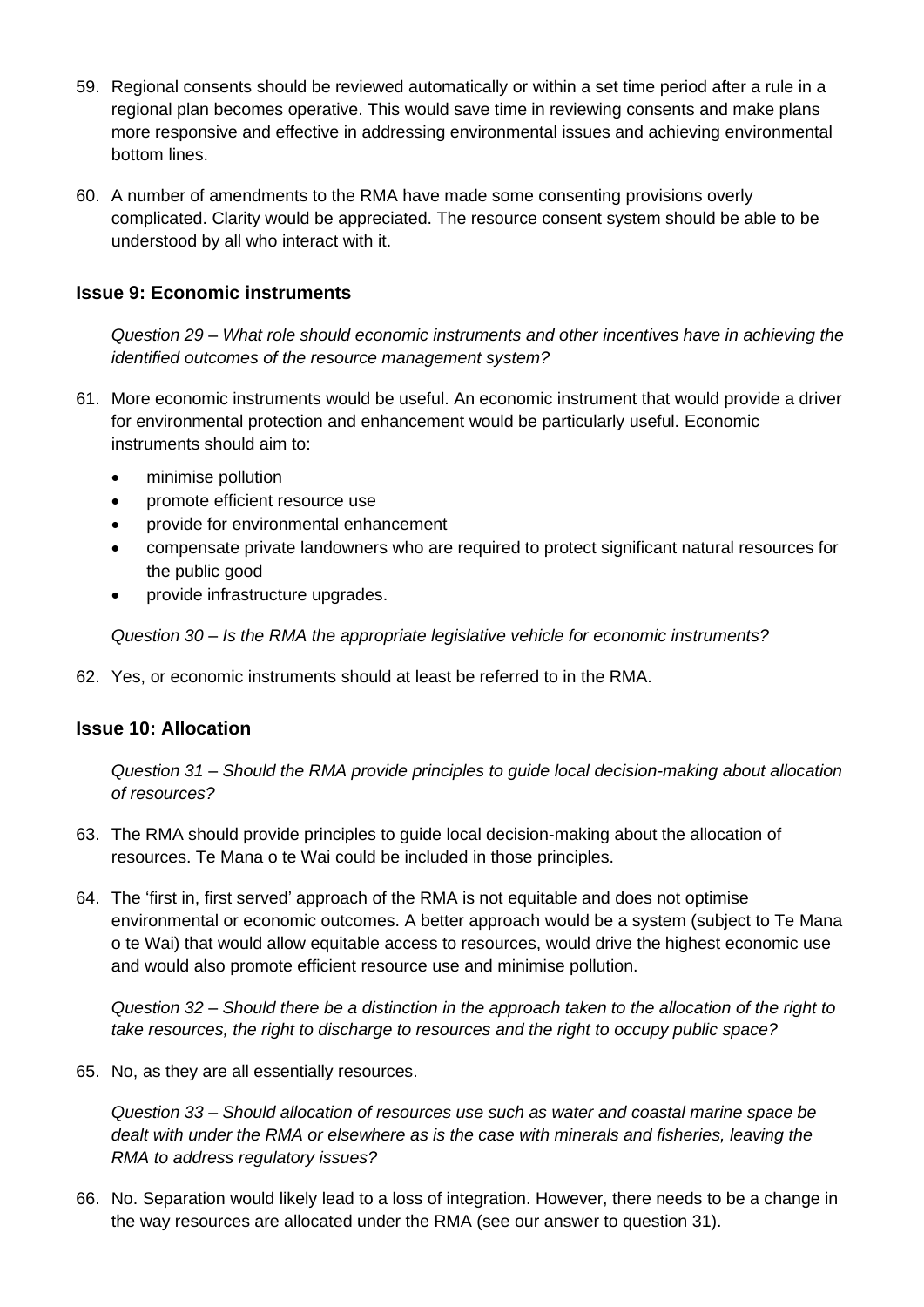### **Issue 11: System monitoring and oversight**

*Question 34 – What changes are needed to improve monitoring of the resource management system, including data collection, management and use?*

- 67. We consider the following changes are needed to improve the monitoring of the resource management system:
	- internationally recognised environmental indicators
	- requirements to adequately fund 'state of the environment' monitoring of key indicators
	- a standard data base for all environmental indicators that is publicly available
	- independent oversight of environmental monitoring
	- requirements for local authorities to change plans and consents if environmental standards are not being achieved.
- 68. These changes would ensure that environmental reporting is independent, transparent, appropriately funded and aligns with best practice. It would also ensure that environmental bottom lines are met and that plans are responsive to monitoring results.

*Question 35 – Who should have institutional oversight of these functions?*

69. The Parliamentary Commissioner for the Environment should oversee monitoring of the environment to ensure transparency and independence.

*Question 36 – Who should bear the cost of carrying out compliance services?*

70. This depends on what level system oversight and monitoring is conducted at. For instance, if it is conducted nationally, then it should be funded nationally. If conducted locally, it should be funded locally.

### **Issue 12: Compliance, monitoring and enforcement**

*Question 36 – What changes are needed to compliance, monitoring and enforcement functions under the RMA to improve efficiency and effectiveness?*

- 71. The following are necessary to improve the efficiency and effectiveness of the compliance, monitoring and enforcement functions under the RMA:
	- larger fines for non-compliance to ensure that fines are an adequate deterrent, and that it does not make commercial sense to contravene the RMA
	- take the right to use the resource away for repeat or major offences
	- include the ability to consider past performance when considering applications for natural resource use
	- independent annual reviews of council's compliance, monitoring and enforcement functions and make mandatory directions regarding processes and resourcing<sup>5</sup>
	- introduce fees for permitted activity monitoring to enable more activities to be permitted and allow councils to recover the costs of monitoring.

<sup>5</sup> Please note that Ashburton District Council does not agree with the suggestions made in this bullet point.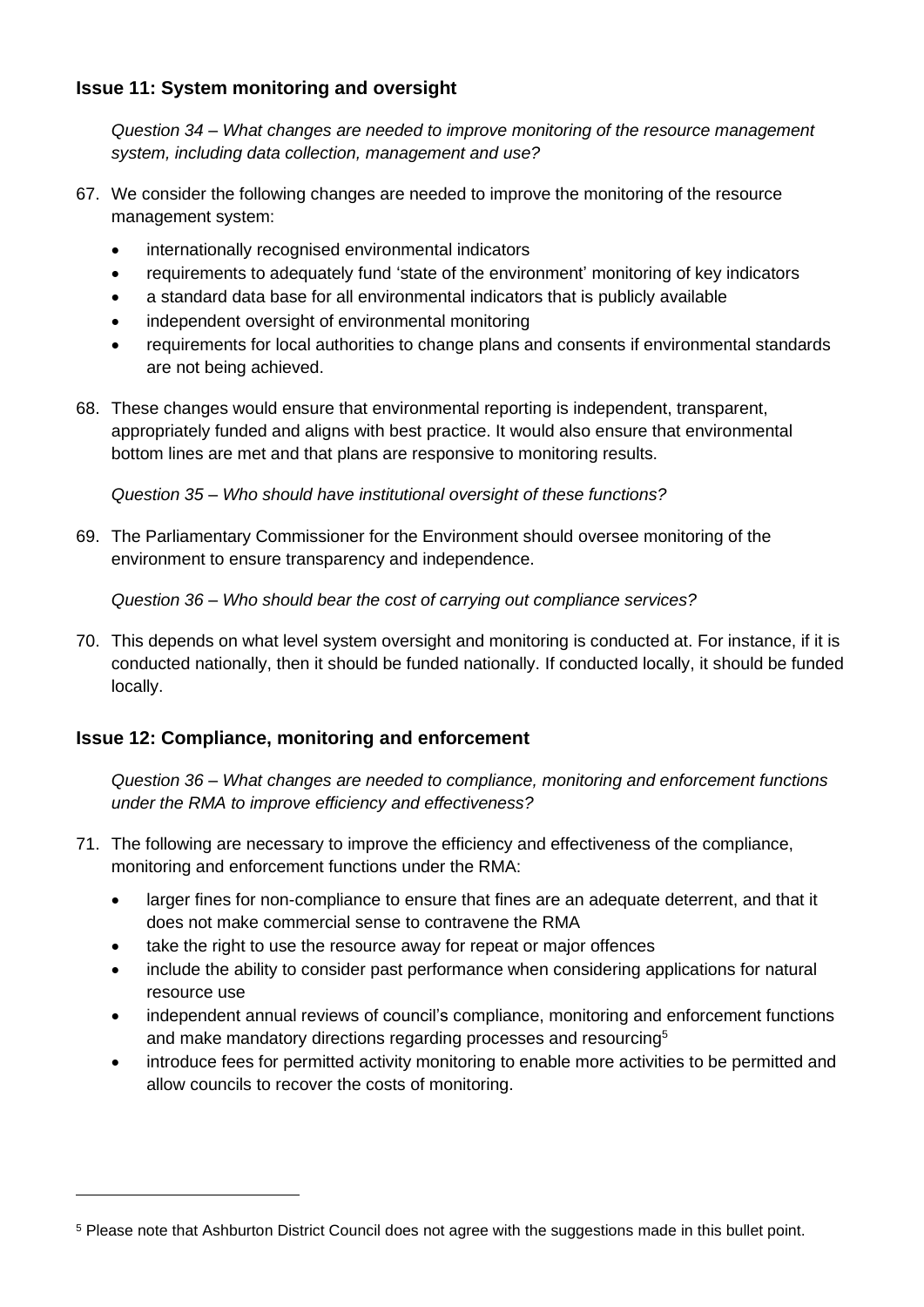*Question 37 – Who should have institutional responsibility for delivery and oversight of these functions?*

- 72. Ideally the overseeing institution should have some independence to ensure credibility. Reporting processes would need to be transparent and councils would need to follow mandatory directions.
- 73. The Parliamentary Commissioner for the Environment or the Environmental Protection Authority could fulfil this role. Legislative changes and a change in mandate for the organisation would likely be required to ensure this.

*Question 38 – Who should bear the cost of carrying out compliance services?*

- 74. Generally, the consent holder (or the person creating the non-compliance with plan rules) as they created the need for the service.
- 75. However, some flexibility is required. An example of this would be if a consent was monitored as a result of a complaint but was found to be compliant. Another example would be for an application to restore an historic building, for which the compliance costs should be able to be waived at a council's discretion.

#### **Issue 13: Institutional roles & responsibilities**

*Question 39 – Although significant change to institutions is outside the terms of reference for this review, are changes needed to the functions and roles or responsibilities of institutions and bodies exercising authority under the system and, if so, what changes?*

*Question 40 – How could existing institutions and bodies be rationalised or improved?*

*Question 41 – Are any new institutions or bodies required and if so, what functions should they have?*

- 76. We do not support any significant changes to institutional roles and responsibilities other than the additional role referred to above for the Parliamentary Commissioner for the Environment and potentially removal of appeals.
- 77. There is, however, the need to clarify roles between regional and district councils on some matters. Examples include jurisdiction around braided riverbeds and dust, which are complex issues and difficult to understand.

#### **Issue 14: Reducing Complexity Across the System**

*Question 42 – What other changes should be made to the RMA to reduce undue complexity, improve accessibility and increase efficiency and effectiveness?*

*Question 43 – How can we remove unnecessary detail from the RMA?*

78. The complexity of the RMA is due to it being a rules-based system. It seeks to enable development by being very specific about what types of activities require consent, and by having different classes of activities depending on their effects on the environment and the zone in which they are located.